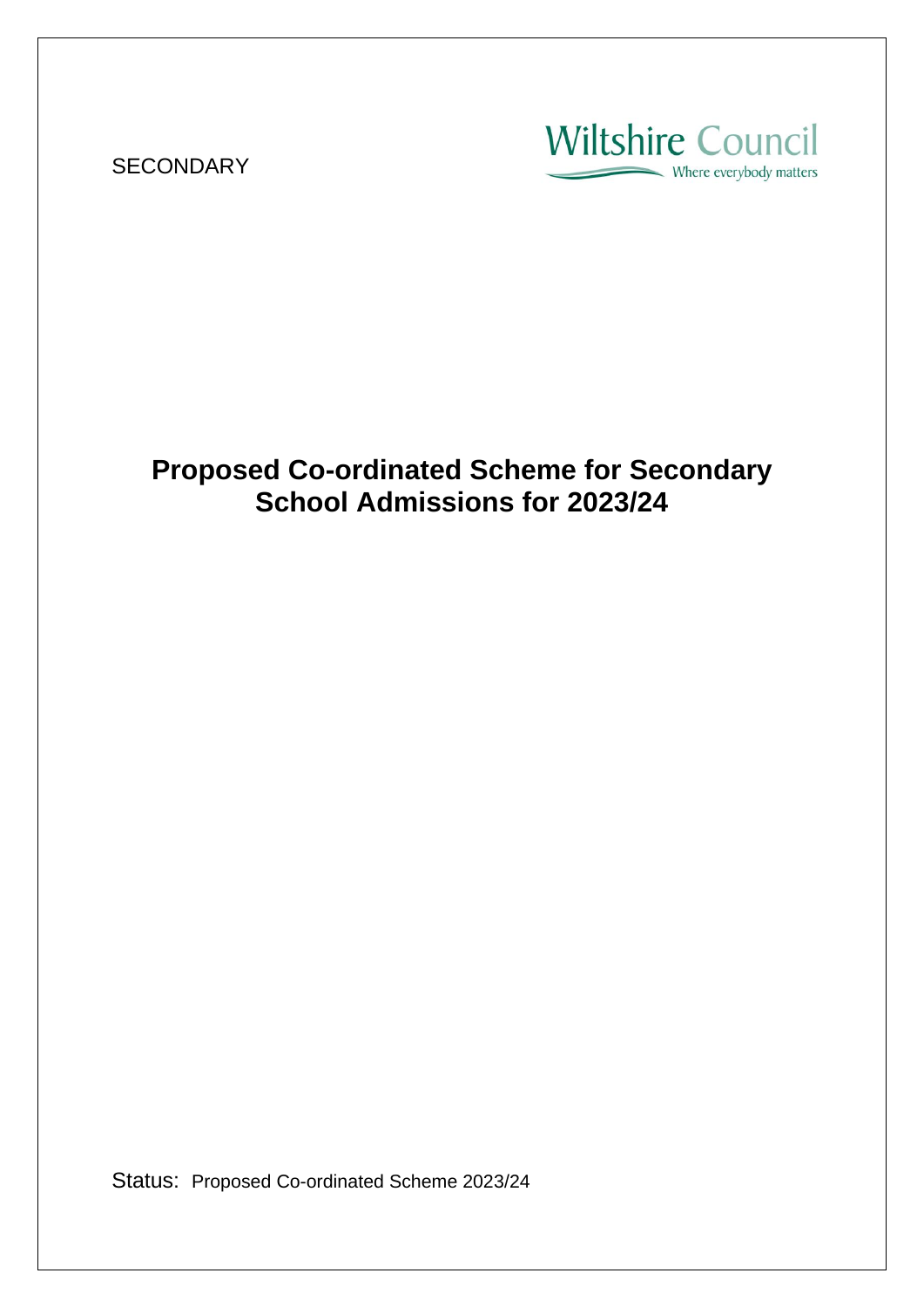### **Proposed Co-ordinated Admissions Scheme for secondary school admissions for year 2023/24**

#### **Introduction**

1. This scheme for co-ordinated admissions is pursuant to section (89b) of the School Standards and Framework Act 1998, for co-ordinating the arrangements for the admission of pupils to secondary schools within the LA area. It applies to all secondary schools in Wiltshire with effect from September 2023 intakes. There will be an annual review of the scheme as per the School Admissions Code in force at the time.

#### **Interpretation and Glossary**

2. In this scheme –

"the LA" means Wiltshire Council acting in their capacity as a local (education) authority;

"the LA area" means the County of Wiltshire;

The definitions of "primary education", "primary school", "secondary education" and "secondary school" can be found in sections 2 and 5 of the Education Act 1996.

"school" means a community, (C) voluntary controlled, (VC) foundation, (F) or voluntary aided (VA) school or academy (A) school.

"Academy" means a state funded, non-fee paying independent school set up under a Funding Agreement between the Secretary of State and the proprietor of an Academy (most commonly and hereafter referred to as an Academy Trust). Academy Funding Agreements require them to comply with the Code and the law relating to admissions, though the Secretary of State has the power to vary this requirement where there is a demonstrable need;

"admission authority" in relation to a community or voluntary controlled school means the LA and, in relation to an F or VA school or UTC (University Technical College) means the governing body of that school/college and in relation to an Academy it is the governing body / academy trust.

"the specified year" means the school year beginning September 2023;

"admission arrangements" means the determined arrangements which govern the procedures and decision making for the purposes of admitting pupils to a school;

"first round application" means any application for a place in the first year of secondary education that is received before the deadline of 31 October 2022.

"Second and third round application" means any application for a place in the first year of secondary education that is received after the deadline of 31 October 2022.

"eligible for a place" means that a child's name has been placed on a school's ranked list within the school's published admission number (PAN).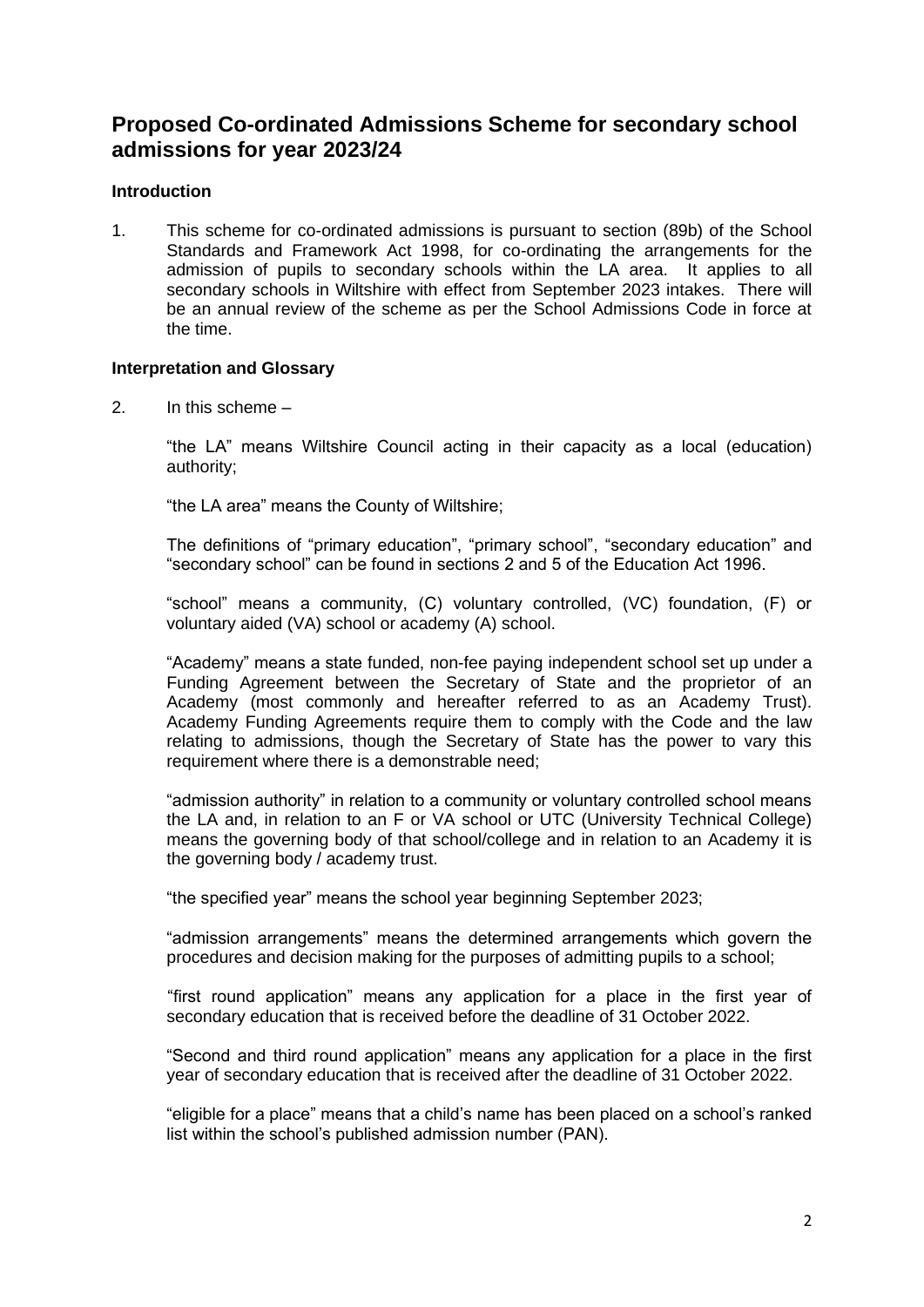**The application round for entry into YR7 – 2022 opens on 1 September 2022. The deadline date for applications to be submitted is midnight on 31 October 2022. The home address given for the child must be the address where the child is resident as of the deadline date.**

#### **Raising of participation age**

Government legislation states that young people have to stay in education or training until their 18th birthday. This will usually be at secondary school until the academic year in which they are 16 (some students may transfer to Further Education or a University Technical College at 14). Students can then choose from one of the following options post-16; full-time education, such as school or college; an apprenticeship; employment or volunteering alongside part-time education or accredited training. It is compulsory that they participate in education or training until their 18<sup>th</sup> birthday. The only exception is early achievement of level 3 qualifications for example if they take A level exams in year 12.

#### **General information**

- 3. Parents will be able to make an online application. If an online application has been submitted, a written application is not necessary. The online facility will be available from 1 September 2022 up until the deadline of 31 October 2022.
- 4. There will be a standard application form known as the Secondary Common Application Form (SCAF). This form must be used to apply for the admission of pupils, into the first year of secondary education in the specified year, unless an online application has been submitted.
- 5. The SCAF must be used as a means of expressing one or more preferences by the parent wishing to apply for a school place for their child (either within or outside the county). The child must live in Wiltshire.
- 6. The LA will make arrangements to ensure
	- a. the SCAF is accompanied by written guidance notes
	- b. that copies are available on request from the LA
	- c. that an electronic version of the form is available for parents to make an online application.
- 7. The SCAF and accompanying guidance notes will invite the parent to express up to three preferences in rank order and give reasons for their preferences. Preferred schools may be state funded schools inside or outside Wiltshire. They will also explain that the parent will receive no more than one offer of a school place and specify the closing date and the address to which the SCAF must be returned. They will also confirm that;
	- a. a place will be offered at their highest ranked school at which they are eligible to be offered a place; or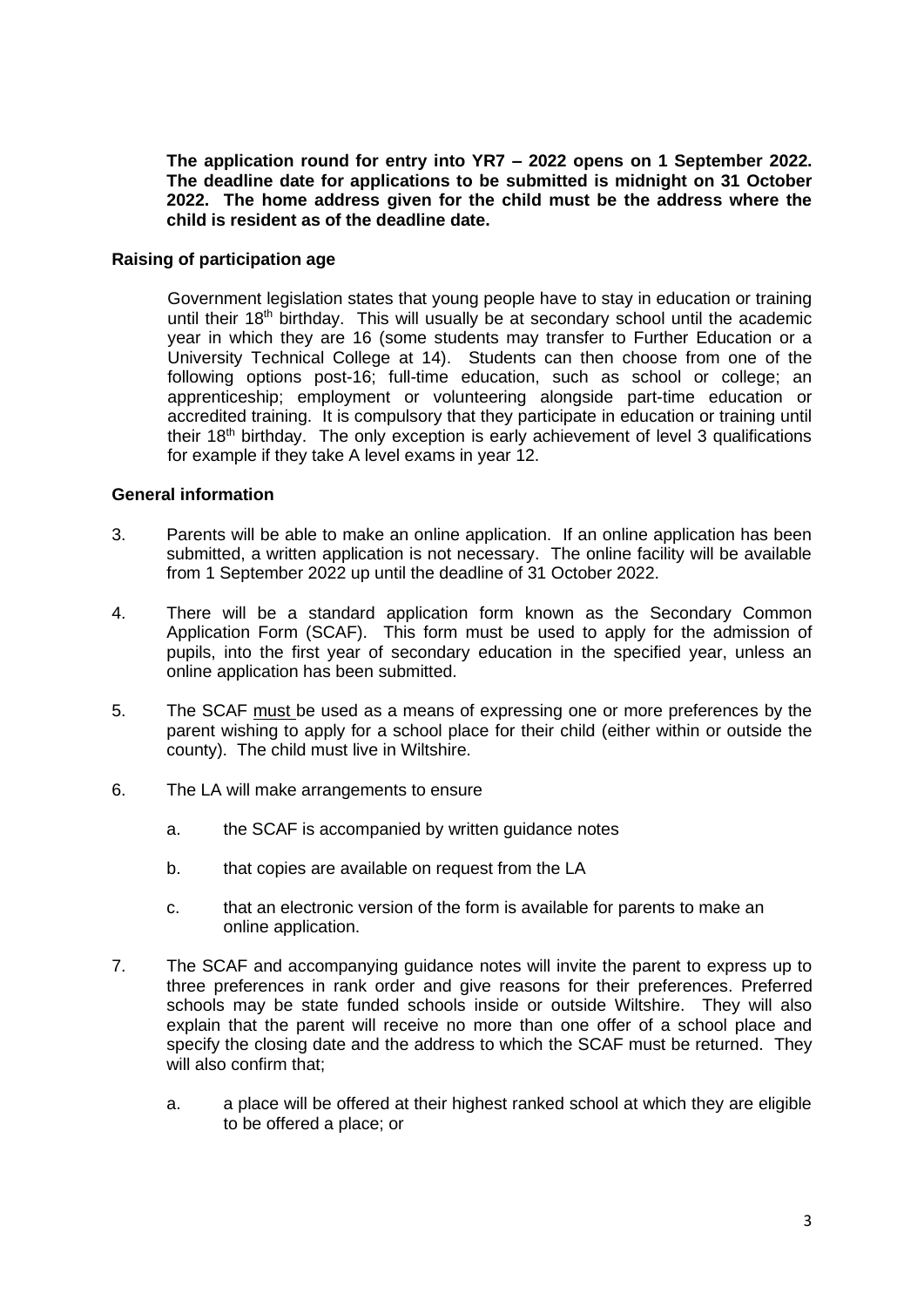- b. if a place cannot be offered at any one of their preferred schools, and the child is living within Wiltshire, a place at an alternative school will be allocated.
- 8. Any school which operates criteria for selection by ability or aptitude must ensure that its arrangements for assessing ability or aptitude enable decisions to be made in accordance with the scheme's timescale as set out in the back of this policy.
- 9. The governing body of an Academy (A), Foundation (F), or Voluntary Aided (VA) School, can ask parents who have expressed a preference for their school on the SCAF, to provide additional information on a supplementary form, but only if the additional information is required in order to apply their oversubscription criteria to the application.
- 10. Where a school receives a supplementary form, it will not be regarded as a valid application unless the parent has also completed a SCAF which expressed a preference for that school. The SCAF or an online application must have been returned to the LA by the deadline date.
- 11. The deadline date for applications is **31 October 2022.** All completed SCAFs are to be returned directly to the LA by the deadline date. Any SCAFs which are incorrectly returned to schools, must be forwarded to the LA to be submitted by the deadline. Forms returned to schools and not received by the LA by 31 October 2022 will be treated as late applications.
- 12. The LA will send out an acknowledgement of receipt for each SCAF and all online applications. Applicants will be advised to contact the LA if they have not received an acknowledgement with 15 school days of posting their paper application.

#### **Address**

13. The child's address provided on the application form should be that of the child's normal place of residence. Only one address can be considered for application purposes. The address provided will be used to determine the child's priority for a school place. The Local Authority reserves the right to confirm the address provided by the applicant using the council tax reference number which is provided as part of the application.

For YR 7 September 2023 entry, the address used to determine priority of school places for on time applications submitted in the main round, will be the child's normal place of residence as at deadline date of 31 October 2022. A future address from an applicant who is moving can be considered if the Local Authority receives evidence in the form of an exchange of contracts or a tenancy agreement of a minimum of six months by the 16 December 2022.

Where children spend time with parents at more than one address then the address given on the form should be the one at which they are normally and habitually resident, i.e. sleep at, for the majority of term-time school nights (Sunday night to Thursday night). If children spend time equally at different addresses, then the address which will be used for admissions purposes will be the one registered for child benefit. The Local Authority may request proof of the registered address, which must pre-date the application.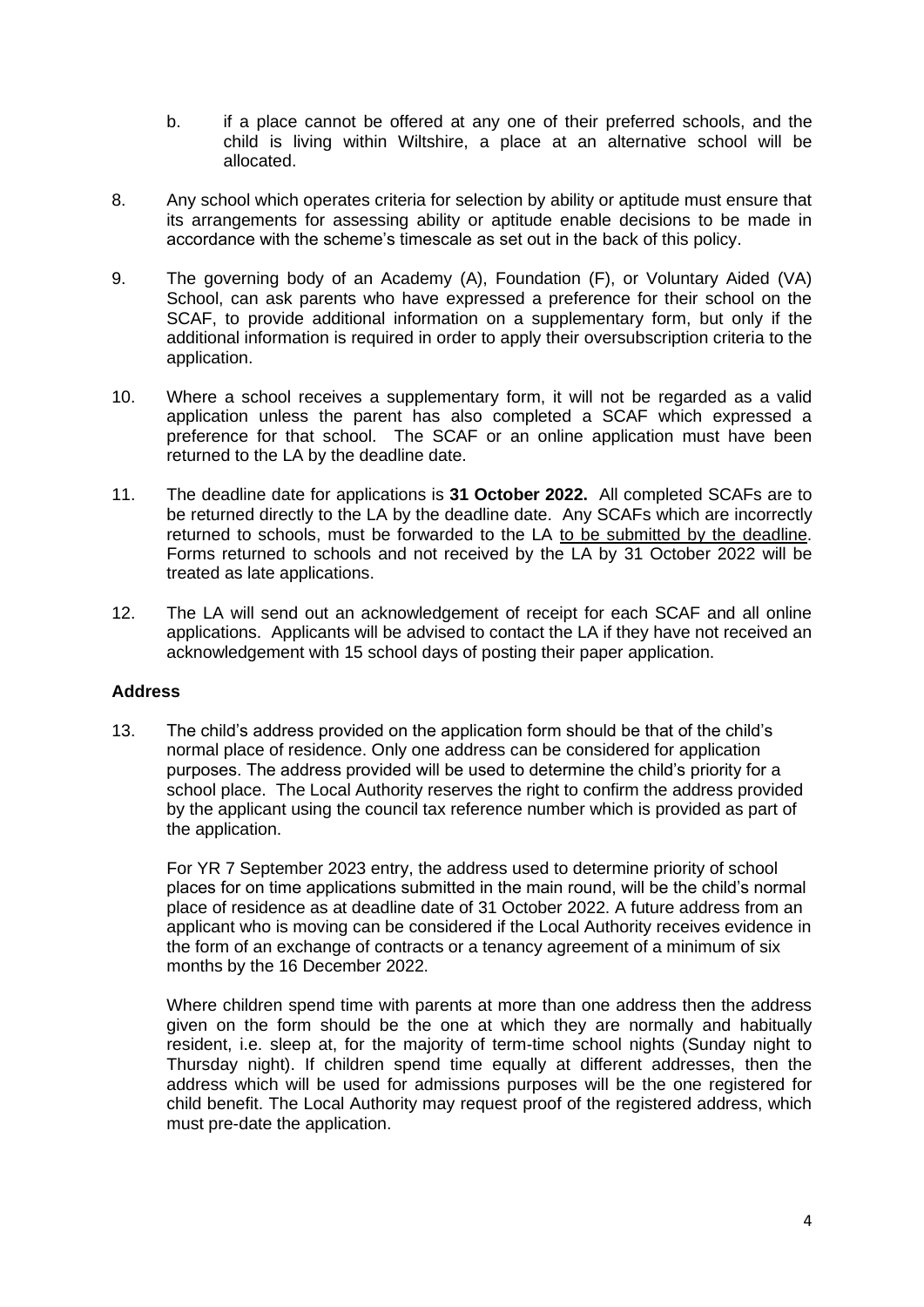Future addresses from applicants who currently own a property that is unoccupied or rented out, for which they plan to return to, will not be used when allocating places, unless a formal notice to terminate the rental agreement has been received by the deadline date/ exceptional circumstances date. Such applications will be checked to confirm the applicants have returned to the property. If the applicant has not returned to the address, it will be considered a fraudulent application and the place will be taken away, even if the child has already started school. If no proof is provided, the current address will be used to determine the child priority of a school place.

For in year transfer applications the current address at the time of application will be used.

#### **Designated Area (if applicable)**

14. A designated area is a discrete geographical zone served by a school. The address that determines a child's designated area is the place where the child is ordinarily resident with their parent(s) or legal guardian(s) for the majority of the school week. Most schools have a discrete designated area but some addresses fall within areas shared by two or more schools. Children who live outside the designated area for the school may still express a preference for the school.

In the case of children from the boating community (Boaters) proof of mooring will be required. Those without a permanent mooring, must provide details/proof of their sorting office, post office/poste restante address and this will be used for admissions criteria and allocation purposes.

Applicants will only be considered from the address as of the deadline date (for applications into YR7, unless proof of future address is provided) and this will be used to determine the child's priority for a school place. For in year transfer applications the current address at the time of application will be used.

If there is a tie-break situation, then the criteria of the relevant admissions authority will be applied.

#### **Shared Parental Responsibility**

15**.** Where two (or more) adults have parental responsibility for a child, it is preferable that they should agree which school(s) to name as their preference(s) schools before submitting an application form. In cases of dispute, or where two application forms are submitted, the LA will process the application received from the adult who has a residence order. If no such order has been made, preference will be given to the parent with whom the child is normally living with for the majority of the school week.

If both parents are in dispute as to whom the child lives with the majority of the school week, the LA will process the application received from the adult who is in receipt of the child benefit, if this is not available then the address used on the NHS card will be used.

In the event of a further dispute regarding the application, parents may wish to take independent legal advice on whether they should seek a specific issue order from the court to decide on where the child is schooled. For an in-year transfer application,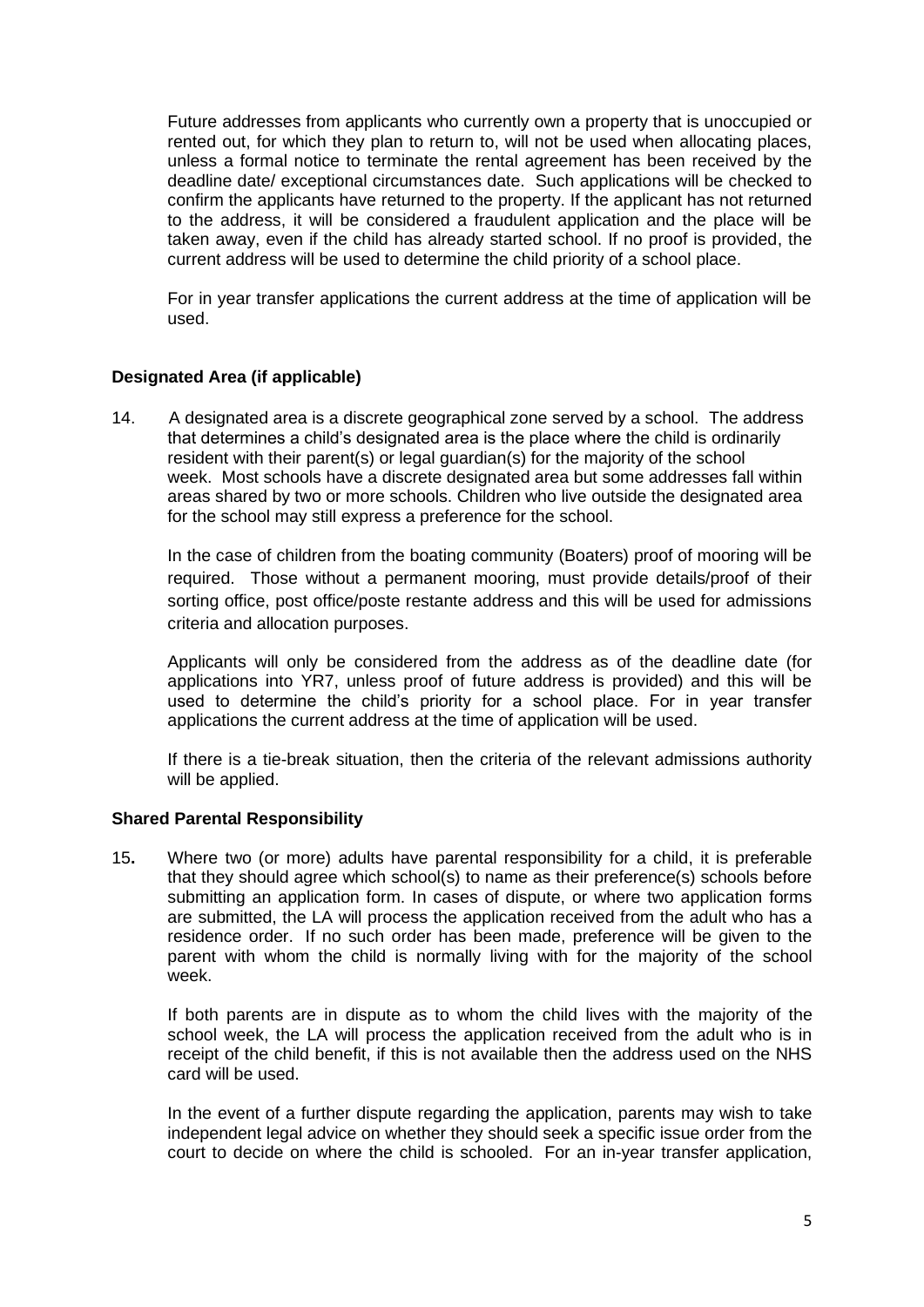the placement will continue in the best interests of securing educational provision for the child, with a minimum of disruption, until any such order is made.

For year of entry, where possible, a place will be offered in accordance with the preferences to the parent who can provide evidence that they are in receipt of child benefit.

Where children spend time with parents at more than one address then the address given on the form should be the one at which they are normally and habitually resident, i.e. sleep at, for the majority of term-time school nights (Sunday night to Thursday night). If children spend time equally at different addresses, then the address which will be used for admissions purposes will be the one registered for child benefit. The Local Authority may request proof of the registered address, which must pre-date the application.

### **Applications for children of UK Service Personnel (UK Armed Forces)**

- 16. Applications for children of service personnel with a confirmed posting to the county, will be considered in advance of the family moving into the county. Where possible, an application must be included in the normal admissions round.
- 17. An official letter, such as a posting note or letter of support from the commanding officer should be sent to the LA as soon as possible. This should include the relocation date and unit postal address or quartering area address.
- 18. Until a fixed address is available, the unit postal address will be used and a school place allocated accordingly. For service personnel moving back to a property that they own and this is currently rented out, then this address can be considered providing a signed letter from the Commanding Officer or a formal notice to terminate the rental agreement is received stating the future address.
- 19. The LA will not refuse a child of UK service personnel a school place because the family does not currently live in the area. It is also not permitted to reserve places for these children. If a place is not secured at the preferred school and the applicant has provided proof of a Wiltshire address, then an alternative place will be allocated. This will be at the next nearest school to the unit postal address or quartering address with available places.
- 20. Children will be considered to be siblings if any brother or sister (including step siblings living at the same address) has been formally offered a place at the school which has been accepted. The sibling link will not apply if the child on roll is in Yr11. YR12 or YR13 for VC & C's schools. Parents should view individual admissions policies for VA, F and A schools for information about sibling priority/YR11, YR12 and YR13 pupils. Their position on any waiting list will be set accordingly.

### **Applications for a Child from overseas (Not UK Armed Forces)**

- 21. All applications for a child from overseas will be considered in accordance with the relevant legislation at the time of application.
- 22. Applications on behalf of a child currently living outside the UK will be considered, but until the child is resident in the UK, their home address outside the UK, will be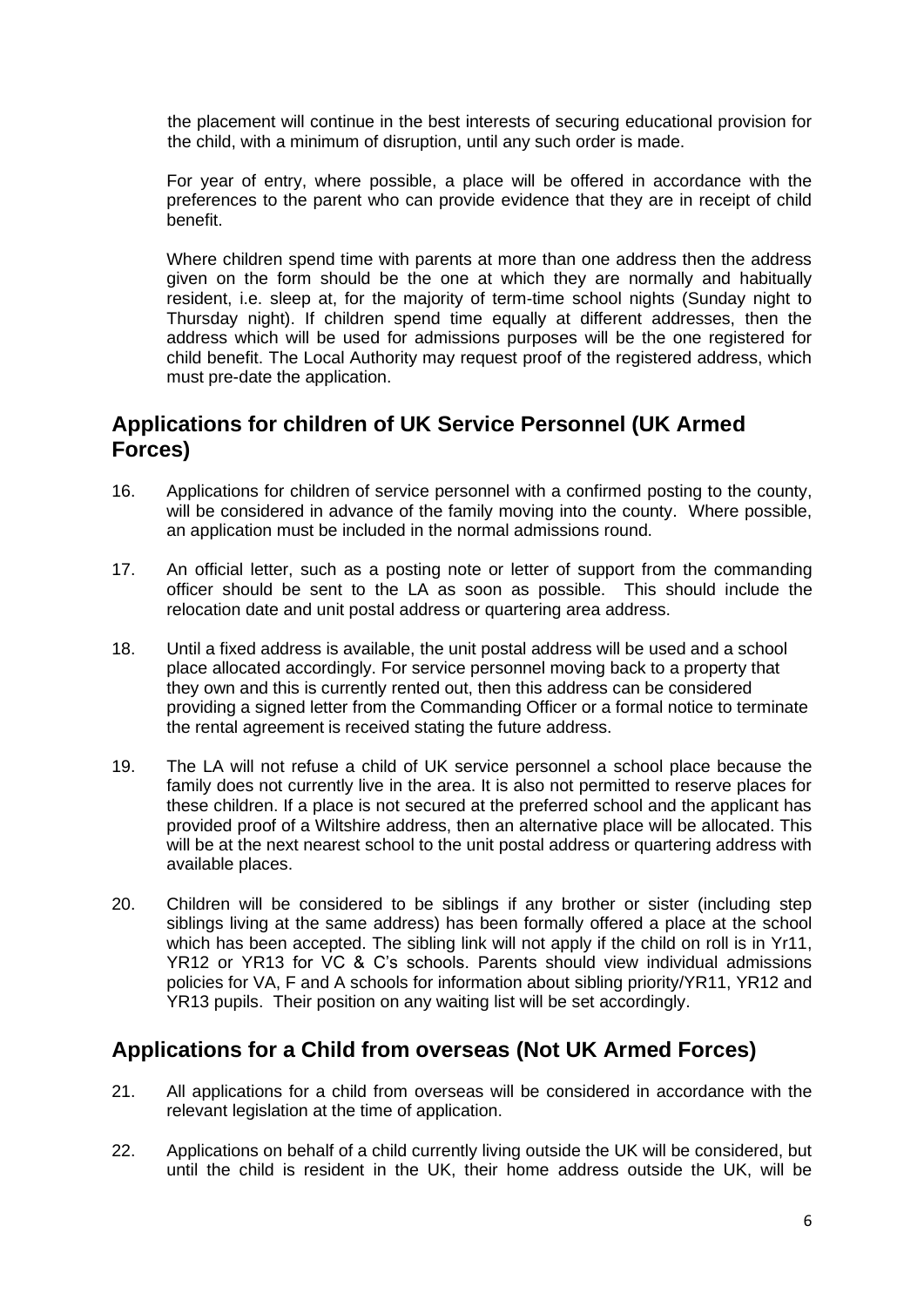considered as being their place of residence. Exceptions to this would be instances where the child of a parent(s) returning from foreign postings, such as UK service personnel and other crown servants who have been posted abroad on a fixed term contract and who are returning to live within the UK or if an exchange of contract or signed tenancy is received to support the application. Proof of the future UK residency will be required.

Future addresses from applicants who currently own a property that is unoccupied or rented out, for which they plan to return to, will not be used when allocating places, unless a formal notice to terminate the rental agreement has been received by the deadline date/ exceptional circumstances date. Such applications will be checked to confirm the applicants have returned to the property. If the applicant has not returned to the address, it will be considered a fraudulent application and the place will be taken away, even if the child has already started school. If no proof is provided, the current address will be used to determine the child priority of a school place.

### **Selection test for Grammar Schools**

23. Where a selection test of any kind is part of the school's admission arrangements, the admission authority is required to allow the child to sit the entrance exam and inform parents of the outcome prior to preferences being made.

# **The Application Process**

### **First Round Applications for Secondary YR7 2023 Intake (applications submitted by the deadline of 31 October 2022)**

- 24. The LA will act as a clearing house for the allocation of places by the relevant admission authorities in response to the SCAFs. The LA will only make a decision with respect to the offer or refusal of a place in response to any preference expressed on the SCAF :
	- a. it is acting in its separate capacity as an admission authority, or
	- b. an applicant is eligible for a place at more than one school, or
	- c. an applicant is not eligible for a place at any of the schools for which a preference was expressed.
- 25. The process by which the LA will allocate places is explained at paragraphs 27-37.
- 26. **31 October 2022 - closing date for all SCAF to be submitted to the School Admissions Team at County Hall. Applications submitted by this date will be classed as first round/on time applications.**
- 27. **By 16 November 2022** where parents have nominated a secondary school outside the LA area, the LA will notify the relevant LA.
- 28. **By 23 November 2022** the LA will notify all A, F and VA schools of every preference that has been expressed for that school.
- 29. **16 December 2022: Exceptional circumstances deadline.**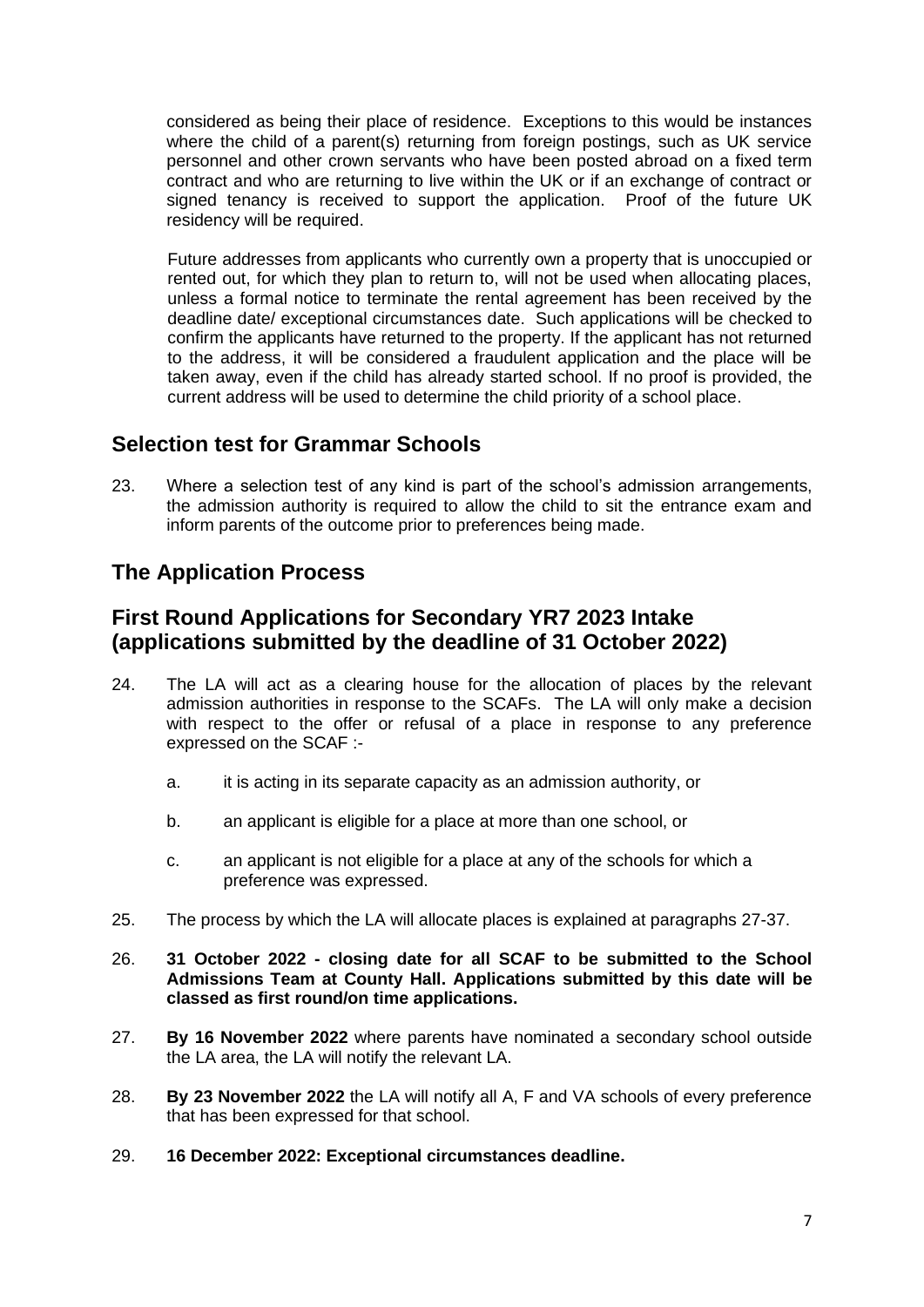Only in exceptional circumstances such as those listed here will a late application be considered at the same time as applications received by the deadline of 31 October 2022.

- a. where there has been a change of family circumstances after the deadline date which has a significant effect on the preferences given on the original application. (If this is a house move, this must have been completed with an exchange of contracts before 16 December 2022).
- b. a move into Wiltshire from outside the county after the deadline date but before 16 December 2022. Confirmation of the new address (in the form of an exchange of contracts or a tenancy agreement of a minimum of six months) must be provided before 16 December 2022.
- c. service personnel moving to a Wiltshire address after the deadline date. A posting notice must be provided before 16 December 2022.

Documentary evidence should be provided with the application (or at the latest by 16 December 2022) to verify the circumstances which caused the late application to be made. If evidence cannot be provided, the application will not be treated as an exception.

#### **Change of preference order for applications received by deadline date 31 October 2022**

Prior to deadline date, if a change of preference is required applicants must log back into the online system and update the order of their preference or submit a new paper application.

Following the deadline date, any applicant who has submitted an on-time application may change the order of their preferences by informing the admissions team in writing. This must be received by 13<sup>th</sup> January 2023.

The order of the preferences can only be changed. No additional preferences can be added after the deadline date.

- 30. **By 6 January 2023** the LA will provide a final list to all admissions authorities of every preference that has been expressed for their school(s) including those considered as exceptional as outlined in paragraph 29 and those residents in other LA areas.
- 31. **By 13 January 2023** all A, F and VA schools must have considered all the preferences for their school and provided the LA with a ranked list of all applicants in accordance with the oversubscription criteria.
- 32. The LA will then match this ranked list against all other ranked lists and:
	- Where the child is eligible for a place at only one of the preferred schools, a place at the school will be offered to the child.
	- Where the child is eligible for a place at two or more of the nominated schools, they will be offered a place at whichever school was their highest available preference.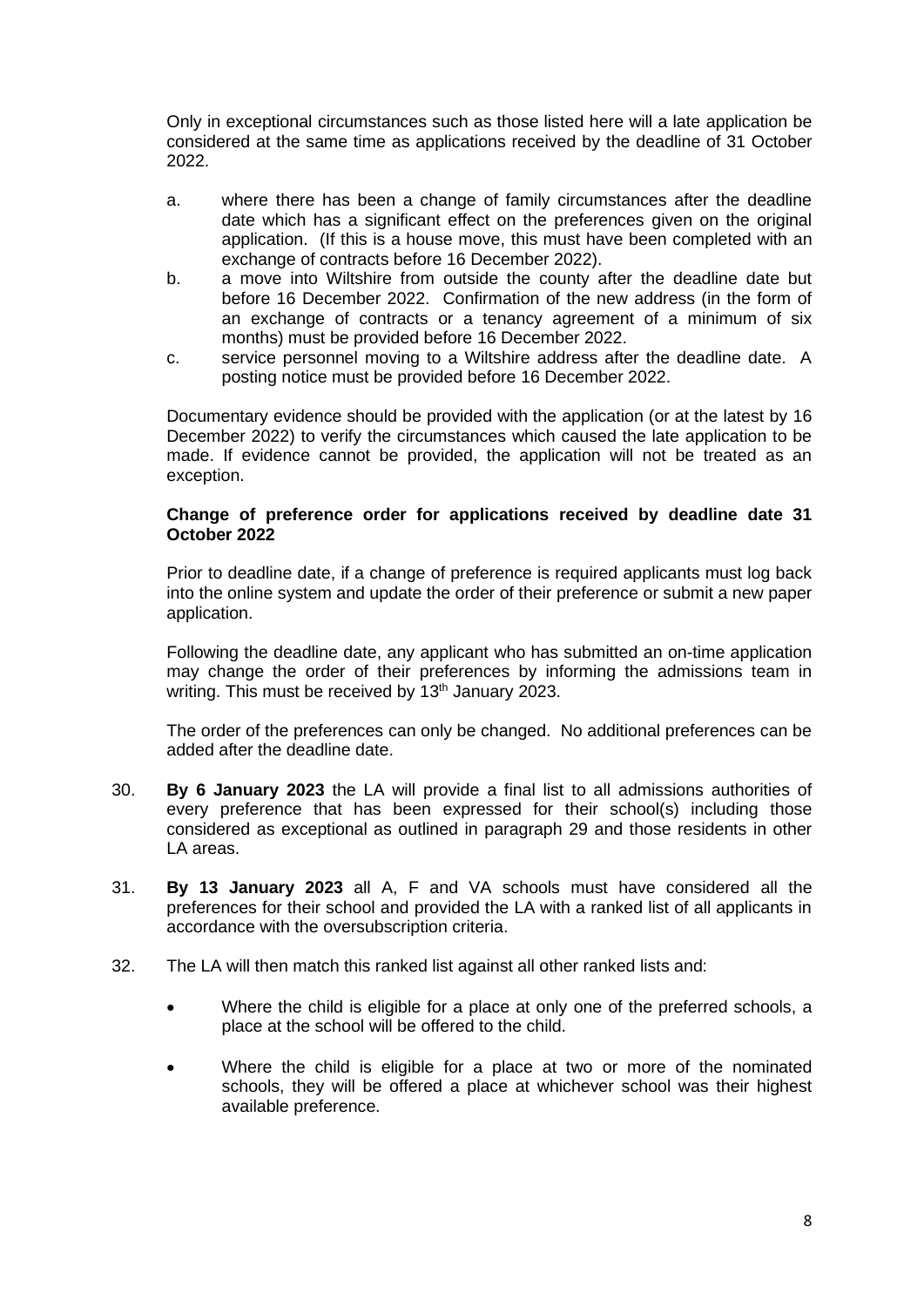- Where the child is not eligible for a place at any of the nominated schools and they live in Wiltshire, a place will be allocated at the next nearest school to the home address with available places.
- Should this place subsequently be declined then it is the parent's responsibility to apply for an alternative school place.
- 33. By **3 February 2023** the LA will inform other LAs of any places in Wiltshire schools which will be offered to their residents.
- 34. By **24 February 2023** the LA will inform Wiltshire schools of the pupils to be offered places at their schools.
- 35. On **1 March 2023 (National Offer Date)** letters will be despatched to all parents who submitted an application form by 31 October 2022 offering a place at one school.
- 36. These offer letters will give the following information:
	- a. the name of the school at which a place is offered;
	- b. the reason why the child is not being offered a place at any of the other schools nominated on the SCAF;
	- c. information about their statutory right of appeal against any decision to refuse places at other preferred schools;
- 37. **15 March 2023** the deadline for parents to accept the place offered. Parents should confirm their acceptance online if they have applied online, or if they have applied by paper return the acceptance/decline slip directly to the Local Authority.

If the parent does not respond to the Local Authority to confirm if they wish to accept or decline the offer by 15 March 2023, the Local Authority will send a second letter to the parent informing them that they have seven days in which to accept or decline the place which has been offered. They will also be advised in this letter that failure to respond could result in the offer of the place being withdrawn. If there is still no response a third letter will be sent to the applicant informing them that the offer of a place has been withdrawn. It will then be the parent's responsibility to apply for an alternative school place.

### **Second Round Applications for Secondary YR 7, 2023 Intake (applications received between 1 November 2022 and 09 March 2023)**

38. Second round applications, i.e. those received between 1 November 2022 and 9 March 2023 (except those covered by paragraph 29) for the YR 7 Intake round will not be considered until after all first round on time applications have been processed. Second round applications will be considered together with any applicant previously refused a place in the first round and if necessary will be prioritised using the oversubscription policy in place at the time.

#### **Additional applications:**

**Only one offer of a school place for each child can be held at any one time. If the Local Authority receives a further application for a child who has already**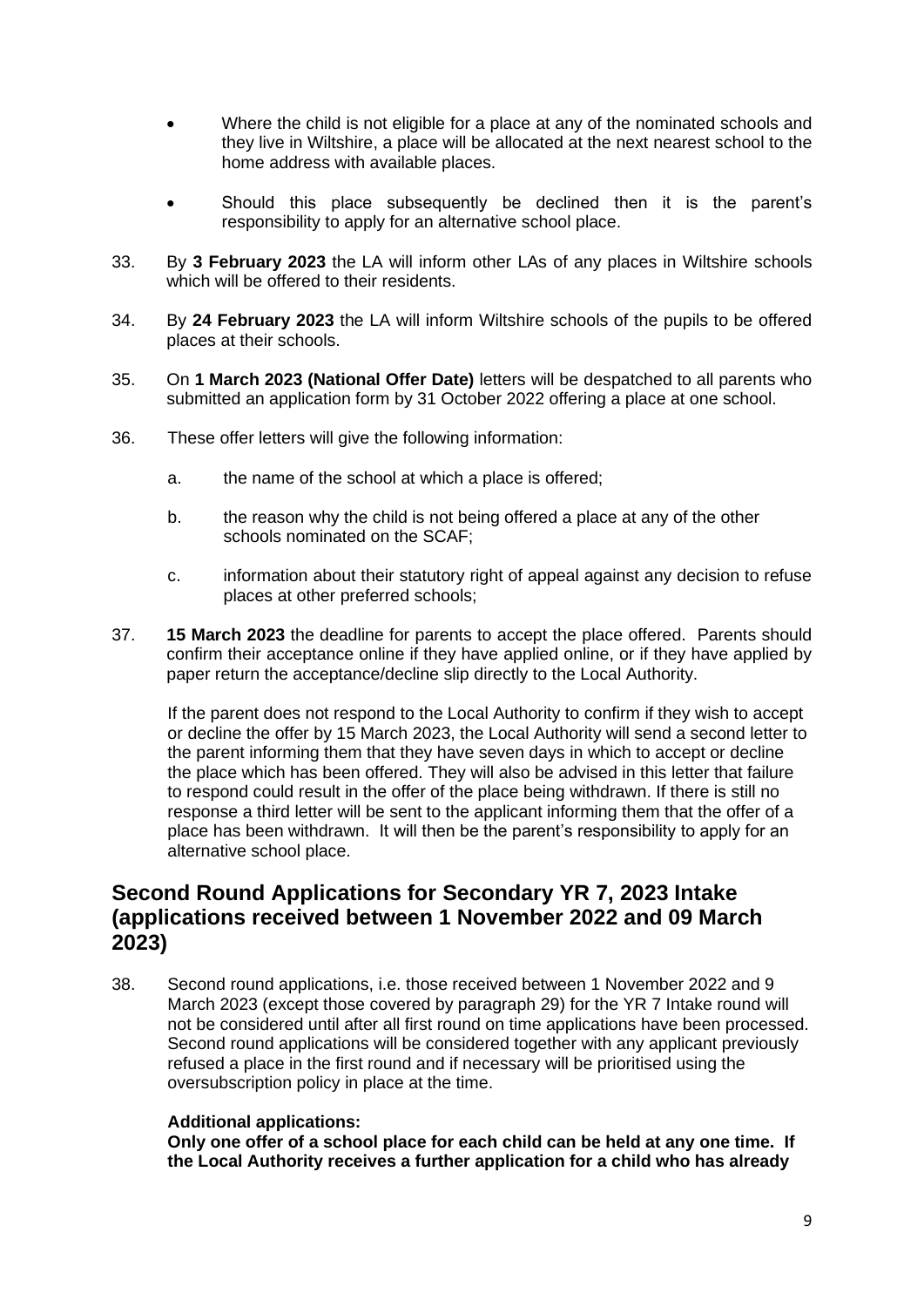**secured a place in an earlier round, the new stated preferences will automatically supersede any earlier preferences stated.** 

**During the second round of applications parents should note that the school initially allocated will be retained for their child pending the outcome of the later application and that there is no guarantee of gaining a place at the preferred school named on the new application.**

#### **Parents can only hold one offer. Therefore, if an offer is made to a child during the second round of allocations any offer made in the first round will automatically be withdrawn.**

The LA will contact all Foundation, Aided Schools and Academies named as a preference on the application form, to determine whether or not a place is available. An offer will be made for the school named as the highest preference where there is an identified place. Where the child is not eligible for a place at any of the nominated schools, and the child lives in Wiltshire, the child will be allocated a place at their designated school if possible, unless an alternative place is available within a safe statutory walking distance from their home address.

- 39. **21 March 2023** details of second round applications received between the 1 November 2022 and 9 March 2023 to be sent to, Academies, Foundation and Voluntary Aided Schools.
- 40. **31 March 2023** Academies, Foundation and Voluntary Aided Schools to provide the LA with a ranked list of second round applications.

On receipt the LA will match the returns from all schools and will make an allocation of one place for each applicant:

- Where the child is eligible for a place at only one of the preferred schools, a place at the school will be offered to the child.
- Where the child is eligible for a place at two or more of the nominated schools, they will be offered a place at whichever school was their highest available preference.
- Should this place subsequently be declined then it is the parent's responsibility to apply for an alternative school place.
- LA to send schools a list of late applicants being offered a place on 27 April 2028.
- 41. **28 April 2023** the LA will send out the second round offers to schools for applications received between 1 November 2022 and 9 March 2023.
- 42. **12 May 2023** is the last date for second round offers to be accepted by parents. Parents should complete the slip attached to the decision letter and return it to the Local Authority to confirm if they wish to accept or decline the place.

If the parent does not respond to the Local Authority to confirm if they wish to accept or decline the offer by the date stated in the letter, the Local Authority will send a second letter to the parent informing them that they have seven days in which to accept or decline the place which has been offered. They will also be advised in this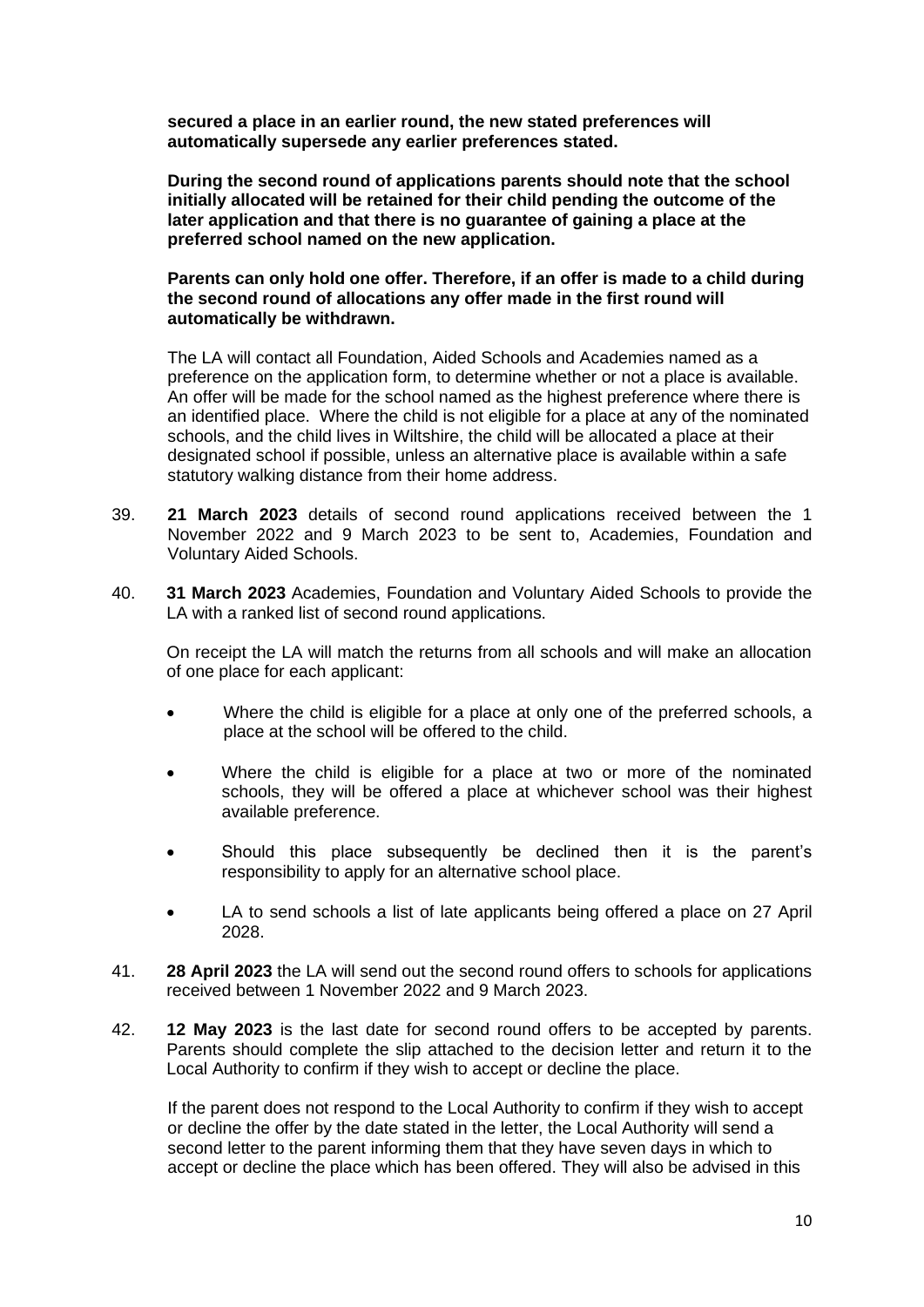letter that failure to respond could result in the offer of the place being withdrawn. If there is still no response a third letter will be sent to the applicant informing them that the offer of a place has been withdrawn. It will then be the parent's responsibility to apply for an alternative school place.

### **Third Round Applications for Secondary YR 7, 2023 Intake (applications received after 9 March 2023)**

43. Third round applications, i.e. those received after 9 March 2023 for the YR7 Intake round will not be considered until after all the second round applications have been processed. Third round applications will be considered together with any applicant previously refused a place and if necessary will be prioritised using the oversubscription policy in place at the time.

**Only one offer of a school place for each child can be held at any one time. If the Local Authority receives a further application for a child who has already secured a place in an earlier round, the new stated preferences will automatically supersede any earlier preferences stated.** 

**During the third round of applications parents should note that the school initially allocated will be retained for their child pending the outcome of the later application and that there is no guarantee of gaining a place at the preferred school named on the new application.**

**Parents can only hold one offer. Therefore, if an offer is made to a child during the third round of allocations any offer made in the first or second round will automatically be withdrawn.**

 The LA will contact all Foundation, Aided schools and Academies named as a preference on the application form to determine whether or not a place is available. An offer will be made for the school named as the highest preference where there is an identified place. Where the child is not eligible for a place at any of the nominated schools, and the child lives in Wiltshire, the child will be allocated a place at their designated school if possible, unless an alternative place is available within the safe statutory walking distance from their home address.

- 44. Applications received after the 9 March 2023 will be considered in date order of receipt and will be looked at after 18 May 2023 (i.e. once the second round of applications have been processed).
- 45. Any applications received by the LA after 9 March 2023 will be dealt with as soon as possible with allocations to a single school being made and offer letters sent out from the LA as soon as is practicably possible.

Parents should return the acceptance slip attached to the letter to the LA to inform them if they are accepting or declining the place.

If the parent does not respond to the Local Authority to confirm if they wish to accept or decline the offer by the date stated in the letter, the Local Authority will send a second letter to the parent informing them that they have seven days in which to accept or decline the place which has been offered. They will also be advised in this letter that failure to respond could result in the offer of the place being withdrawn. If there is still no response a third letter will be sent to the applicant informing them that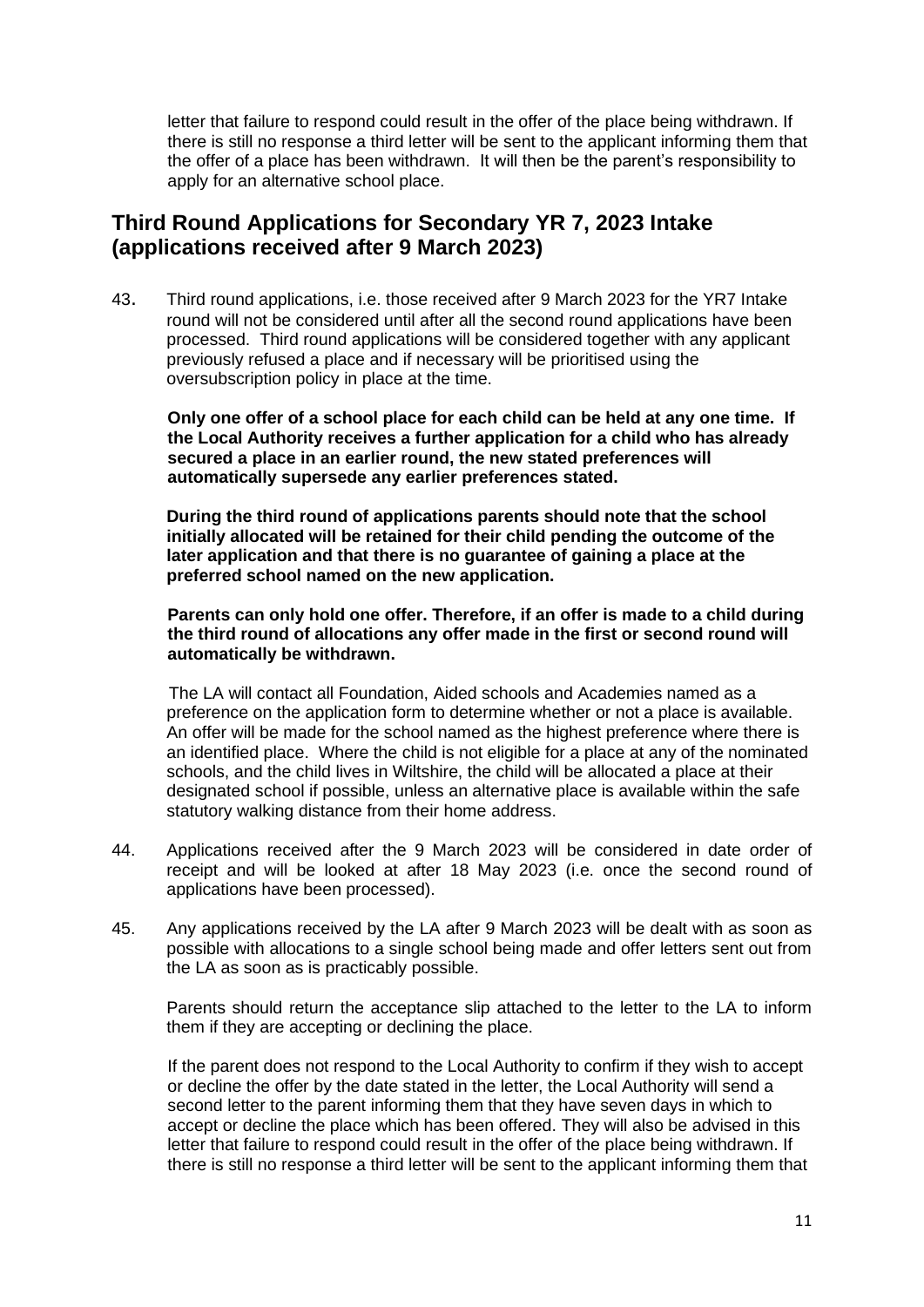the offer of a place has been withdrawn. It will then be the parent's responsibility to apply for an alternative school place.

46. Any applications received by any school should be forwarded to the LA within five days of receipt.

### **Applications for Secondary YR7, 2023 Intake (applications received after 25 July 2023 – end of term)**

47. Any applications received by the LA after 25 July 2023 which express a preference for an Aided, Foundation School or an Academy will be forwarded to the school/college within two school days of receipt at which time the process for in year applications will apply.

#### **Right of Appeal – Main round applications**

**48.** Parents who are refused a place at a school for which they have applied have the right of appeal to an independent Admission Appeal panel. All appeals will be heard in accordance with the timescales which have been determined and are explained in the School Admissions Appeals Code.

The deadline dates for lodging appeals for VC & C Schools for the main round entry is:

#### **First round appeals**

For applications received from 1 September 2022 – 31 October 2022 and for offers made on National Offer Date, appeals must be received by the Local Authority no later than 30 March 2023.

#### **Second round appeals**

For applications received from 1 November 2022 – 9 March 2023 and for offers made on 28 April 2023, appeals will be heard as soon as possible

#### **Third round appeals**

For applications received after the 9 March 2023 and for offers made as soon as possible after 18 May 2023, appeals will be heard as soon as possible.

Own admission authority appeal timetables will be provided within the individual school's admissions policy or on the schools website.

All appeals will be heard in accordance with the timescales which have been determined and are explained in the School Admissions Appeals Code.

### **Final List of expected Secondary Yr7 pupils to schools**

49. On or before 31 August 2023 the LA will send out a list to all maintained schools in Wiltshire showing those pupils expected to start in the school at the beginning of the 2023/24 school year.

### **Admitting in area children above Published Admissions Number (PAN)**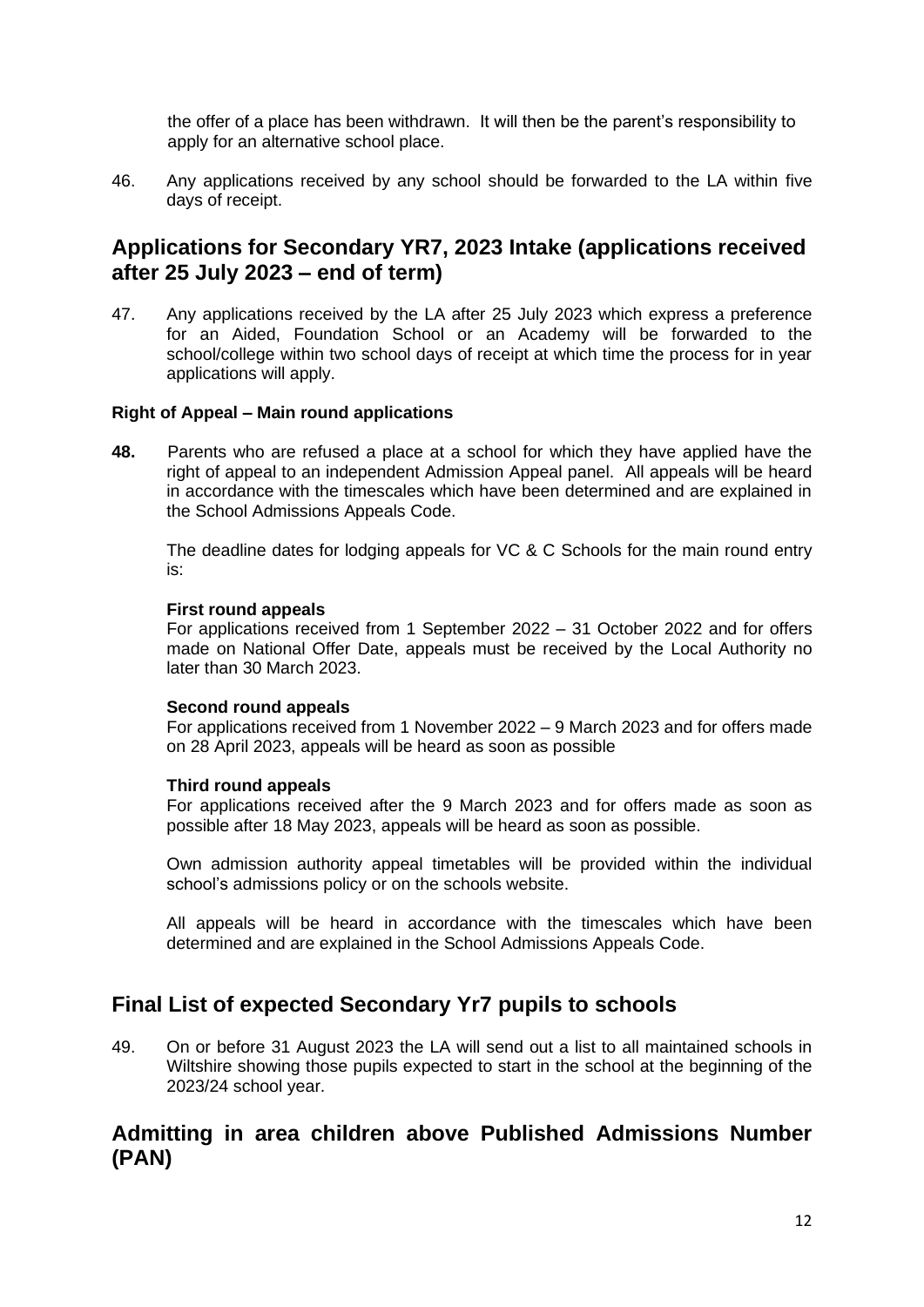- 50. Wiltshire Council will always try and allocate a space at a child's designated school whenever this is possible. It must be noted we cannot reserve places at any school nor can we guarantee that a space will be available at the designated school. Having enough spaces in schools for local children is a service priority for the School Buildings and Places team.
- 51. The LA has the responsibility for the strategic management of school places across the county and has to ensure admissions do not compromise its ability to provide efficient and effective use of resources. It is often more economic to admit local children to their designated school because this does not incorporate any additional transport costs which would be required, were an alternative school to be allocated.
- 52. For some schools, the next nearest school does not provide a reasonable alternative because it is beyond the statutory walking distance or the route to it is unsafe or there may not be available transport. Any children who move into these areas might have to be admitted to the designated school despite any existing pressures upon it.
- 53. It may not always be possible to find a space at the designated school if this is already oversubscribed. If a school is oversubscribed, then Looked After Children will be given the highest priority on any waiting list. Following this in area children will be given priority on any waiting list over out of area children at all VC & C schools. If the designated area school is unable to accommodate any more children within the year group, then the LA will allocate an alternative school which will be the next nearest school which has places available.
- 54. Transport would be made available for any children who had to be allocated a school because their designated school was full and the school that has been allocated is outside of the statutory safe walking distance for the age of the child.

### **In-Year Transfer Applications for year groups other than Yr7 Secondary 2023 intake**

**Details of where to submit an application for your preferred school can be found on the Wiltshire Council website.** 

**All applications received by Wiltshire Council via post or email will be date stamped on the date they are received by the school admissions team, unless the application is received over the weekend in these cases the form will be stamped as being received on the next working day.**

For in-year transfer applications co-ordinated by Wiltshire Council, the following process applies.

- 55. The LA will make available copies of the 'Finding a School Place Guide' online and hard copies on request from County Hall.
- 56. All applicants who wish to apply for a school place must complete an application form which should be returned to the LA. The applicant may or may not live in Wiltshire.
- 57. Should a parent living in Wiltshire wish to apply for a school in another authority, they must contact that authority directly for details on how to apply.
- 58. Should any Wiltshire school receive an in-year application form expressing a preference for that school the form should be forwarded to the LA within two school days of receipt.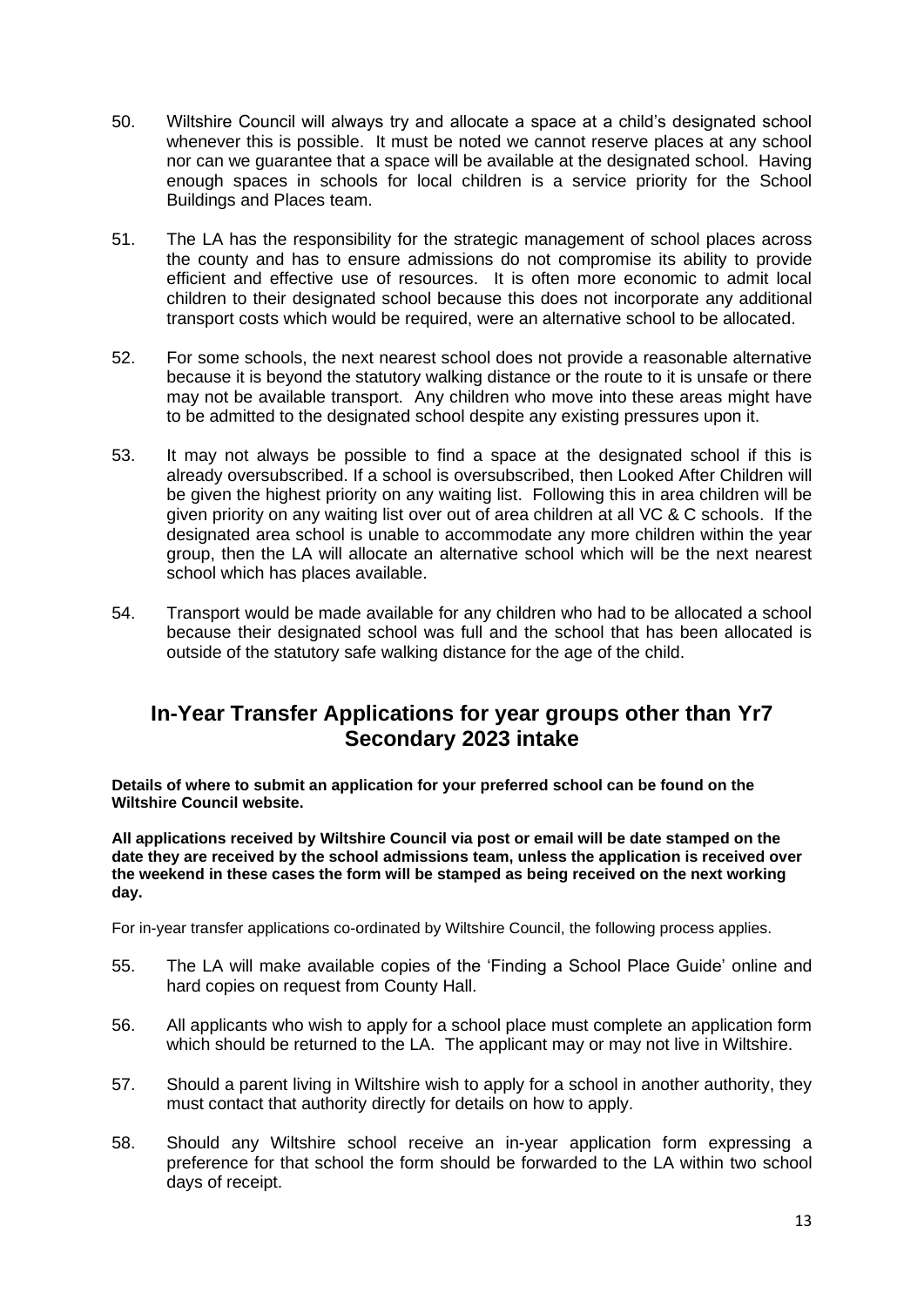- 59. Where the LA receives an in-year application form expressing a preference for a VC or C school the application will be forwarded to the school within three school days of receipt. The school is then required to advise the LA if a place can be offered within two school days or receipt.
- 60. Where the LA receives an in-year application form expressing a preference for an Academy, F or VA school the application will be forwarded to the school within three school days of receipt.
- 61. For an Academy, F or VA school, the school's governing body is responsible for deciding the outcome of the application and advising the LA accordingly within two school days of the date of which the information was received by the school.
- 62. In all cases, a decision letter will be sent out by the Local Authority within 15 school days of receiving the application form and this will provide information, if appropriate, about the statutory right of appeal.
- 63. If an application has been passed on to a selective school, it is recognised that such a school will not be able to make a response to the LA until after the result of an appropriate selection test has been received. The selective school will inform the LA of the outcome of the application as soon as practicable after the result of any selection test is known. A decision letter will be sent out by the LA and will provide information, if appropriate about the statutory right of appeal.
- 64. Waiting lists for schools must be kept and will be managed as per the admission arrangements for the particular school involved. Waiting lists will be kept in order of the relevant oversubscription criteria and not in date order of receipt.
- 65. The Local Authority will maintain waiting lists for all year groups for VC & C schools.
- 66. The school/academy will maintain waiting lists for all year groups for A, F & VA schools.

If an own admission authority school does not wish the LA to co-ordinate its in year, applications, the admission authority must officially confirm this to the LA by 31 August. It will then be the responsibility of that admissions authority to ensure that applications are processed in line with the School Admissions Code.

The admissions authority will then have to process the application and inform the parent of the outcome and where necessary their statutory right of appeal. In all cases, it also required to forward a copy of the application, along with the decision, to the LA within two school days.

Where a school has opted in to the in-year co-ordination process, then all places offered at one of these schools must be taken up within 28 working days of the date stated on the initial application form, unless the school has an alternative timescale for this on their website. If the place has not been taken up with 28 working days, then the offer could be withdrawn.

#### **Right of Appeal for In-Year Transfer Applications**

**67.** Parents who are refused a place at a school for which they have applied have the right of appeal to an independent Admission Appeal panel. All appeals will be heard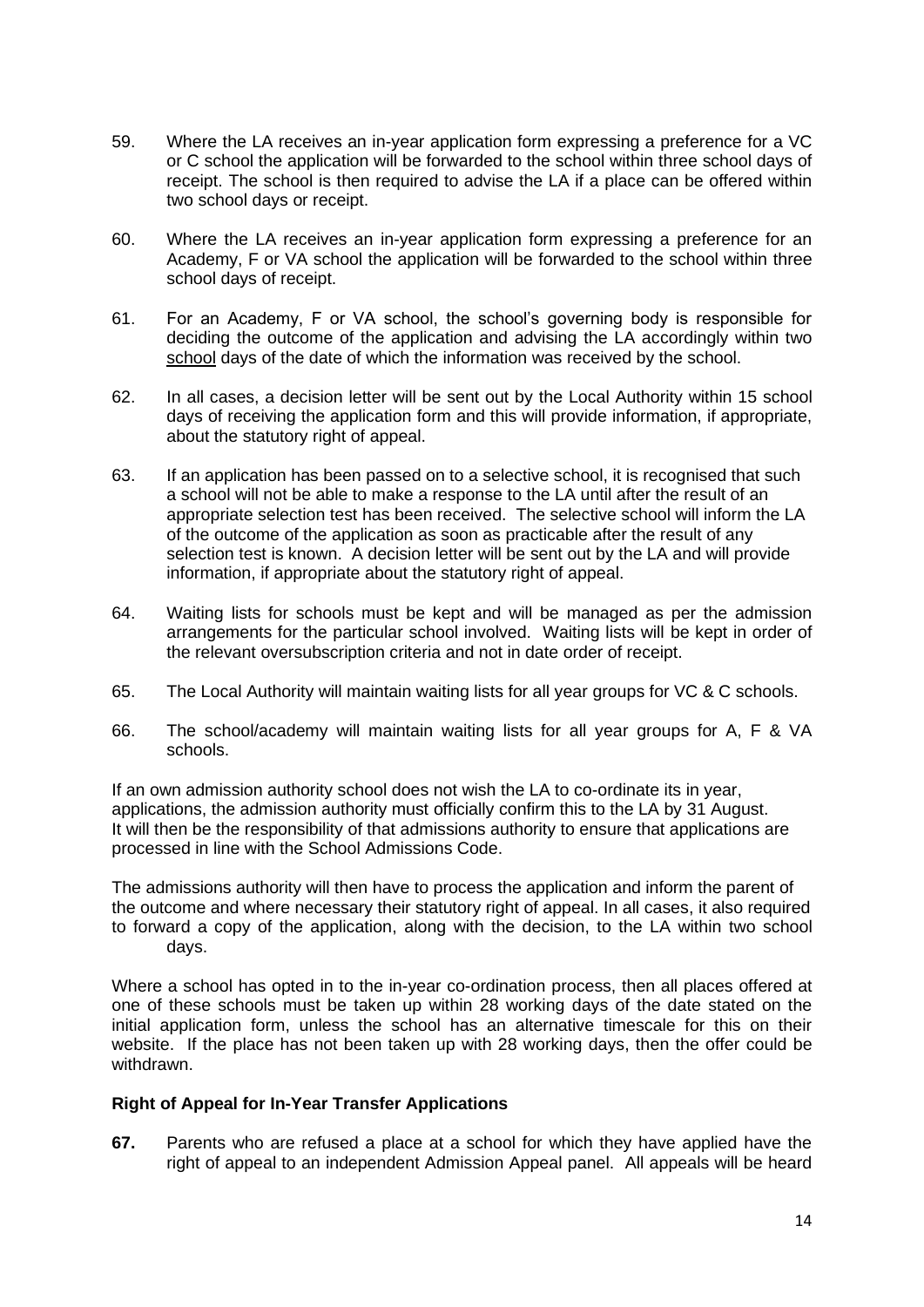in accordance with the timescales which have been determined and are explained in the School Admissions Appeals Code.

# **Applications for transfer at a future date**

68. Applications for transfer for VC and C schools will be considered no more than a maximum of one term in advance. All requests for admissions to VC and C Schools will be processed in line with the timetable below.

This table gives the earliest date that applications can be sent and when they are considered. Decision letters should be posted within 15 school days of either the date in the last column or, if your application is later than this, our receipt of your form.

| Date admission being<br>sought | <b>Earliest application should</b><br>be submitted | <b>Applications will be</b><br>processed from |
|--------------------------------|----------------------------------------------------|-----------------------------------------------|
| January to March               | 1 September                                        | 31 October                                    |
| April to July                  | 1 January                                          | 15 February                                   |
| September to December          | 1 April                                            | 31 May                                        |

69. Applications for transfer for VA and F schools and Academies will be forwarded when received directly to the schools named for consideration in accordance with the schools own admissions policy.

# **Sixth Form Admissions**

70. Parents or students wishing to enrol for sixth form courses should contact the school and ask for a copy of the sixth form prospectus. This will detail the courses offered at the school and any specific entry requirements for any of those courses. The school will require an application form to be completed should the parent or student wish to make a formal application to join the school's sixth form.

# **Proof of address**

- 71. The LA reserves the right to ask parents for proof of their address. If the parents' current address is different to that held on the LA's computerised system, the LA may ask parents to provide proof of the new address. Acceptable proof of address includes:
	- A formal exchange of contracts, a signed solicitor's letter or email stating contracts have been exchanged and specifying a completion date.
	- A signed and dated tenancy agreement plus proof of residency (e.g. copy of a recent utility bill)

If parents fail to provide proof of a new address, the LA will use the old address for admission purposes. If parents notify the LA that they will be moving house, even if they provide the relevant proof of that address, they must move into that property by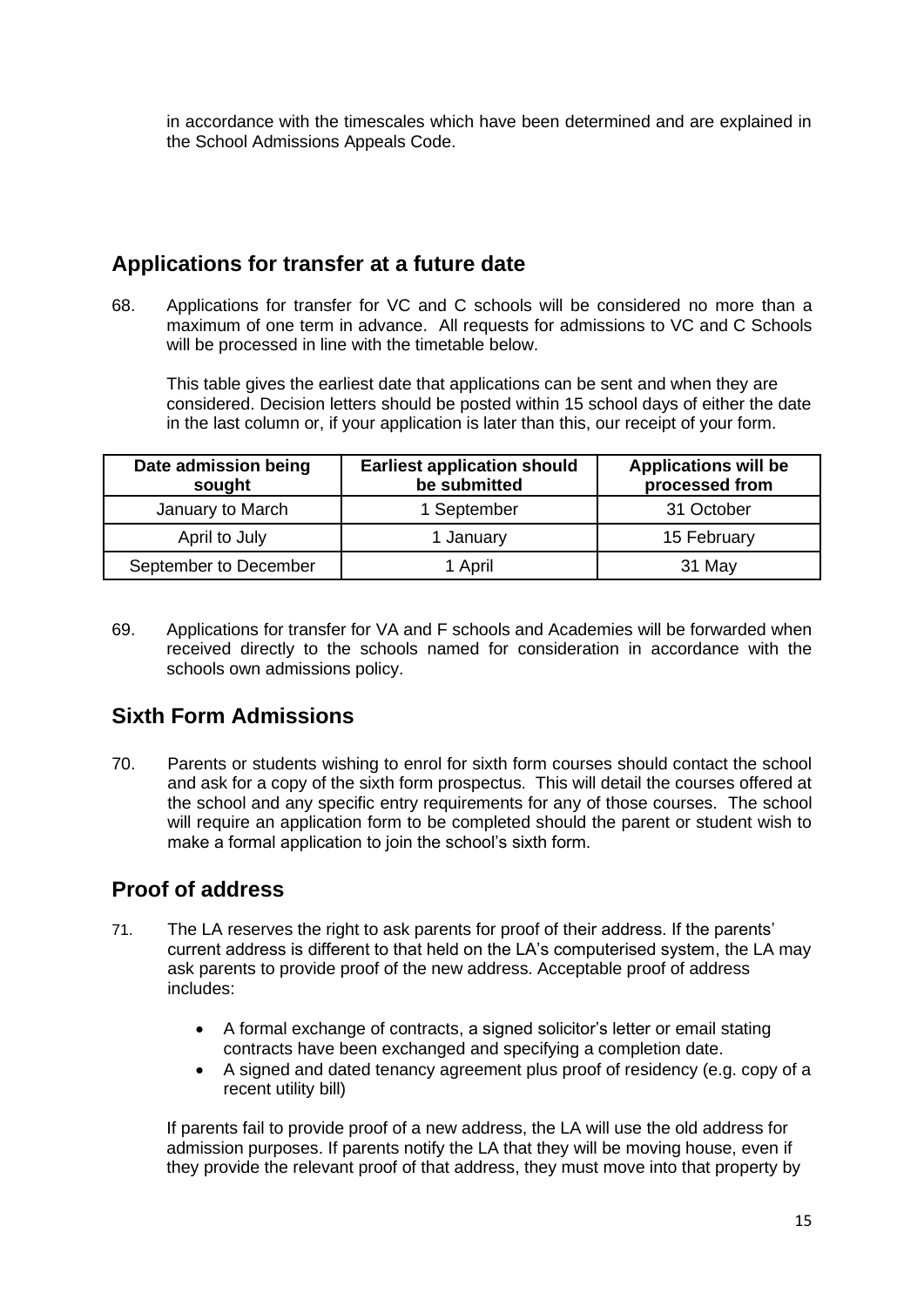no later than the end of the first term following the notification. The LA reserves the right to check that parents are living in the address indicated within that timescale. If parents are not living there, the applications will be investigated and the allocated place may be withdrawn. The parent will then have the statutory right of appeal.

### **In-Year Fair Access Protocol**

72. All Wiltshire Schools will act in accordance with the Fair Access Protocol which has been adopted to give access to educational provisions for hard to place children. Further information on the In-Year Fair Access Protocol, as well as a copy of the protocol, can be viewed at [www.wiltshire.gov.uk](http://www.wiltshire.gov.uk/)

# **Early or Delayed Transfer**

#### 73. a. **Early transfer**

Children may only transfer early to a secondary school if it can be shown that not to do so would be detrimental to their academic progress or social wellbeing. Each such request involves consultation with the current school, the school to which the child wishes to transfer and where appropriate, the Authority's professional adviser(s). The application will not be agreed if one or more parties consider that the transfer would be inappropriate. Agreement to such a request would be considered exceptional.

#### b. **Delayed transfer**

*All requests must be submitted to the Local Authority by 31 October 2021, the year in which the child would have chronologically transferred to secondary school.*

Children may remain for a further year in a primary school if it can be shown that not to do so would be detrimental to their academic progress or social wellbeing, The presence of special educational needs or underachievement are not in themselves sufficient reasons to delay transfer.

Children for whom a delayed entry to school or year group retention has already been agreed by the relevant parties, will continue in the lower year group unless it can be shown that it is in their best interests to rejoin their chronological year group. The continuation of this arrangement will continue on transfer to secondary school unless the parent/carer, the current school, the school to which the child would otherwise wish to transfer and, where appropriate, the LA's professional adviser, consider it in the child's best interest to rejoin the chronological year group. An application for transfer to secondary school must still be made in the same way as expected of other children in the year group in which they are working (rather than their chronological age group).

If a child is currently on a roll at a school and a delayed entry is submitted and cannot be agreed, then no alternative school will be offered.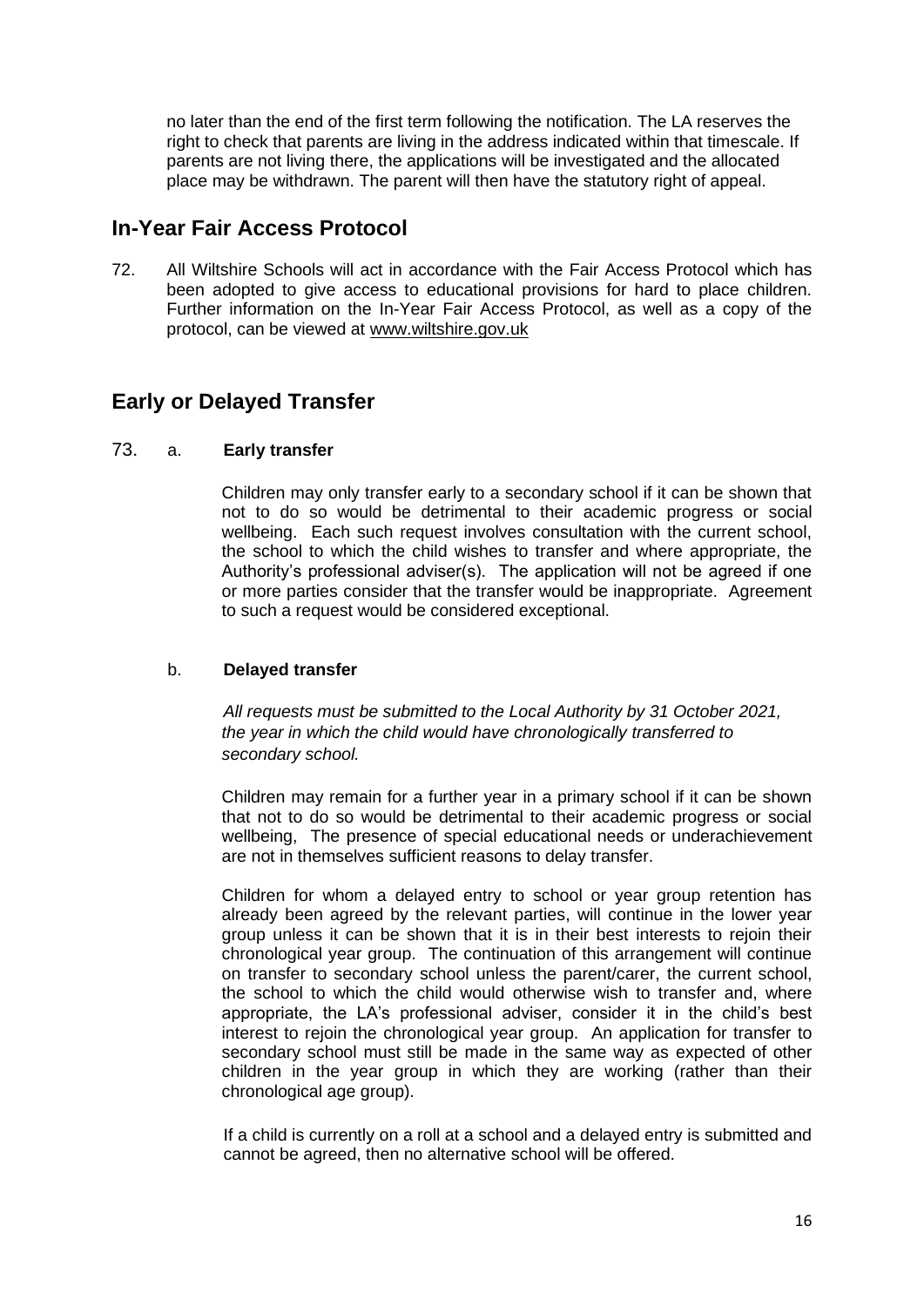### **Applications for delayed entry to out of county schools**

Parents who wish to apply for a main round delayed entry to an out of county school should submit the request to Wiltshire Council. Wiltshire Council will pass this on to the other Local Authority for consideration. Wiltshire Council will then inform the parent of the decision of the request.

Parents who wish to apply for a delayed entry as an in-year transfer should contact the Local Authority where the preferred school is situated for details of how to apply.

### **Right of Appeal for the Admission of children outside their normal age group**

Parents who are refused a place at a school for which they have applied have the right of appeal to an independent Admission Appeal panel. They do not have a right of appeal if they have been offered a place and it is not in the year group they would like. However, if parents are dissatisfied with the outcome of the request for delayed entry, they have the right to complain against the decision through the Council's complaints procedure for decisions made by council officers. Where the school is its own admissions authority, parents can complain using the school's complaints procedure.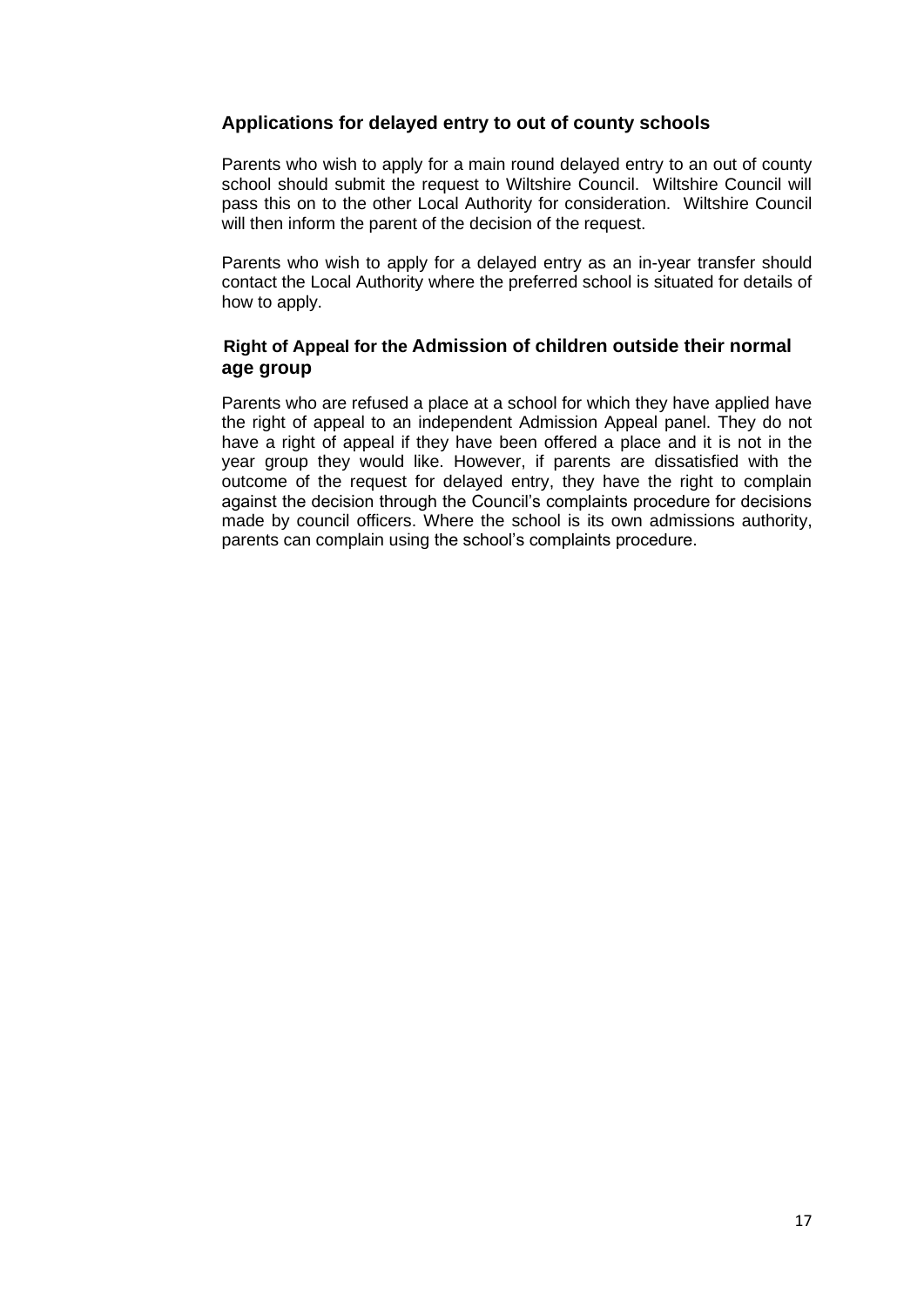| Appendix: 1 (2023/24) | <b>Timetable for Secondary Co-ordination (Wiltshire)</b>                                                                                                                                                                                              |
|-----------------------|-------------------------------------------------------------------------------------------------------------------------------------------------------------------------------------------------------------------------------------------------------|
| 31 October 2022:      | Closing date for all Common Application Forms to be<br>received by the School Admissions Team at County Hall.<br>Applications received by this date will be classed as first<br>round applications.                                                   |
| 16 November 2023:     | Details of applications which include preferences for school in<br>other LAs to be sent to those LAs.                                                                                                                                                 |
| 23 November 2023:     | Details of applications to be sent to F, VA schools, Academies<br>of all first round applicants.                                                                                                                                                      |
| 16 December 2023:     | Last date for any exceptional applications<br>to<br>be<br>considered.                                                                                                                                                                                 |
| 6 January 2023:       | Final list sent out from LA to all admission authorities, including<br>all applications which have been considered as falling under<br>the exceptional circumstances criteria.                                                                        |
| 13 January 2023:      | Academies, Foundation and VA schools to provide the LA with<br>ranked list of all first round applications.                                                                                                                                           |
|                       | Between 16 January and 1 February, the LA will match the<br>ranked list of all the schools and allocate places.                                                                                                                                       |
| 3 February 2023:      | The LA will inform other LAs of any offers of places at Wiltshire<br>schools to be made to applicants resident in their areas.                                                                                                                        |
| 24 February 2023:     | By this date the LA will provide schools with details of those<br>children to be offered places at the school.                                                                                                                                        |
| 1 March 2023:         | Notification letters for first round applicants will be<br>despatched and sent to parents.                                                                                                                                                            |
| 9 March 2023:         | Deadline for second round applications                                                                                                                                                                                                                |
| 15 March 2023:        | Last date for first round offers to be accepted by parents.<br>Parents should confirm their acceptance online if they have<br>applied online, or if they have applied by paper return the<br>acceptance/decline slip directly to the Local Authority. |
| 21 March 2023:        | Details of second round applications received after deadline<br>and before 9 March to be sent to Academies, Foundation and<br>VA schools.                                                                                                             |
| 31 March 2023:        | Academies, Foundation and VA schools to provide the LA with<br>ranked list of late applications.                                                                                                                                                      |
| 27 April 2023:        | LA to send all schools a list of second round applicants being<br>offered a place.                                                                                                                                                                    |
| 28 April 2023:        | Notification letters sent out by the LA for all second round<br>applications received between the deadline 1 November<br>2022 and 9 March 2023.                                                                                                       |